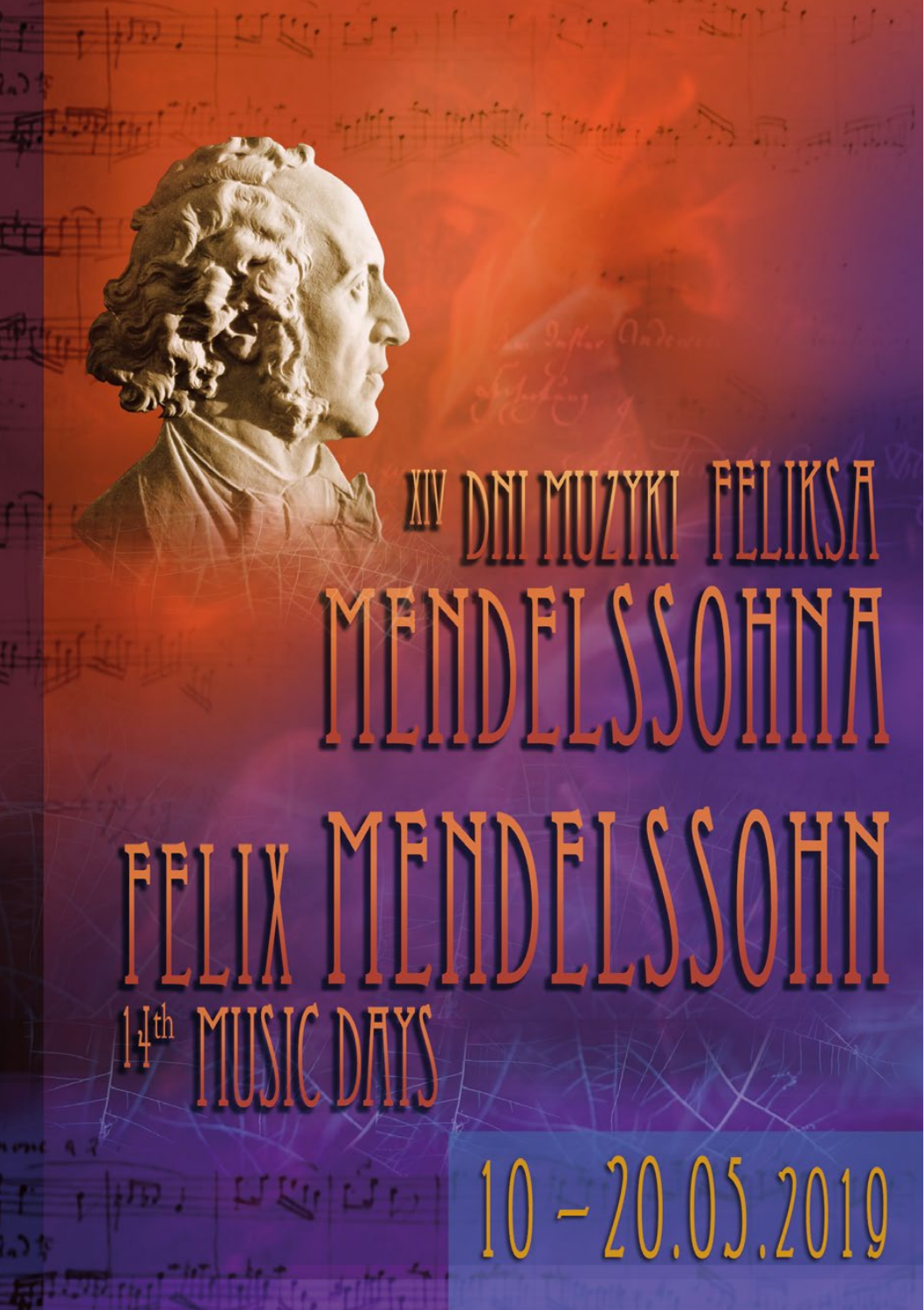## **Piątek, 10 maja 2019, godz.19.00**

Centrum Kultury Żydowskiej, ul. Meiselsa 17

**210. ROCZNICA URODZIN FELIKSA MENDELSSOHNA 100. ROCZNICA URODZIN MIECZYSŁAWA WEINBERGA**

#### *KONCERT INAUGURACYJNY*

*Wojciech Fudala* 

*Michał Rot*

fortepian / piano

#### *OPENING CONCERT*

**210TH ANNIVESARY OF BIRTH OF FELIX MENDELSSOHN 100TH ANNIVERSARY OF BIRTH OF MIECZYSŁAW WEINBERG**

> Center for Jewish Culture, 17 Meiselsa Street **Friday, May 10th, 2019, 7:00 p.m.**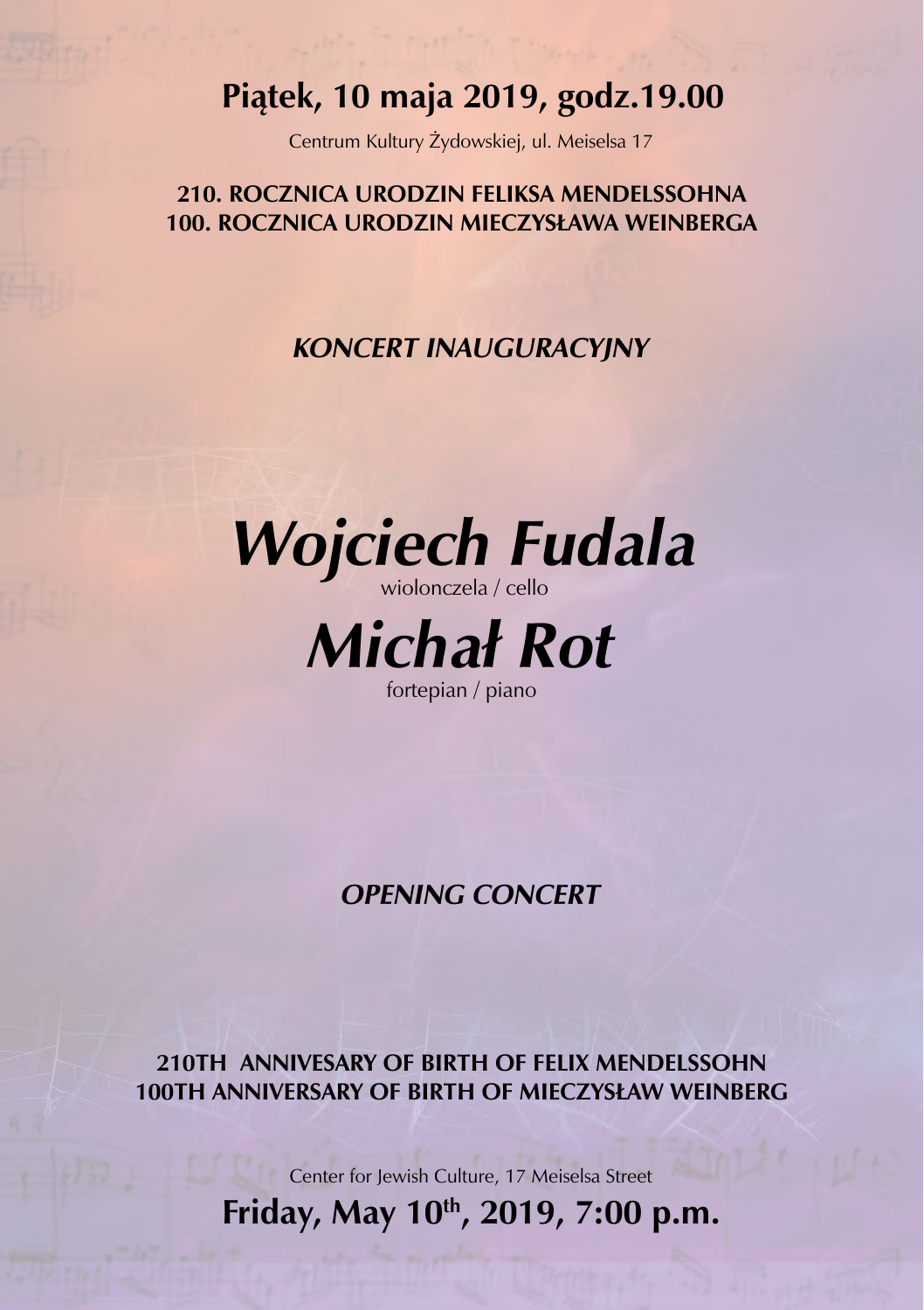#### **Felix Mendelssohn Bartholdy** (1809-1847)

*Pieśń bez słów D-dur* op.109 *Song without Words in D major* Op.109

#### **Mieczysław Weinberg** (1919-1996)

*I Sonata na wiolonczelę i fortepian C-dur* op. 21 *Sonata for cello and piano No. 1 in C major* Op. 21

> Lento ma non troppo Un poco moderato

#### **Felix Mendelssohn Bartholdy** (1809-1847)

*I Sonata na wiolonczelę i fortepian B-dur* op. 45 *Sonata for cello and piano No.1 in B flat major* Op. 45

> Allegro vivace Andante Allegro assai

#### **Mieczysław Weinberg** (1919-1996)

*II Sonata na wiolonczelę i fortepian g-moll* op. 63 *Sonata for cello and piano No. 2 in G minor* Op. 63

> Moderato Andante Allegro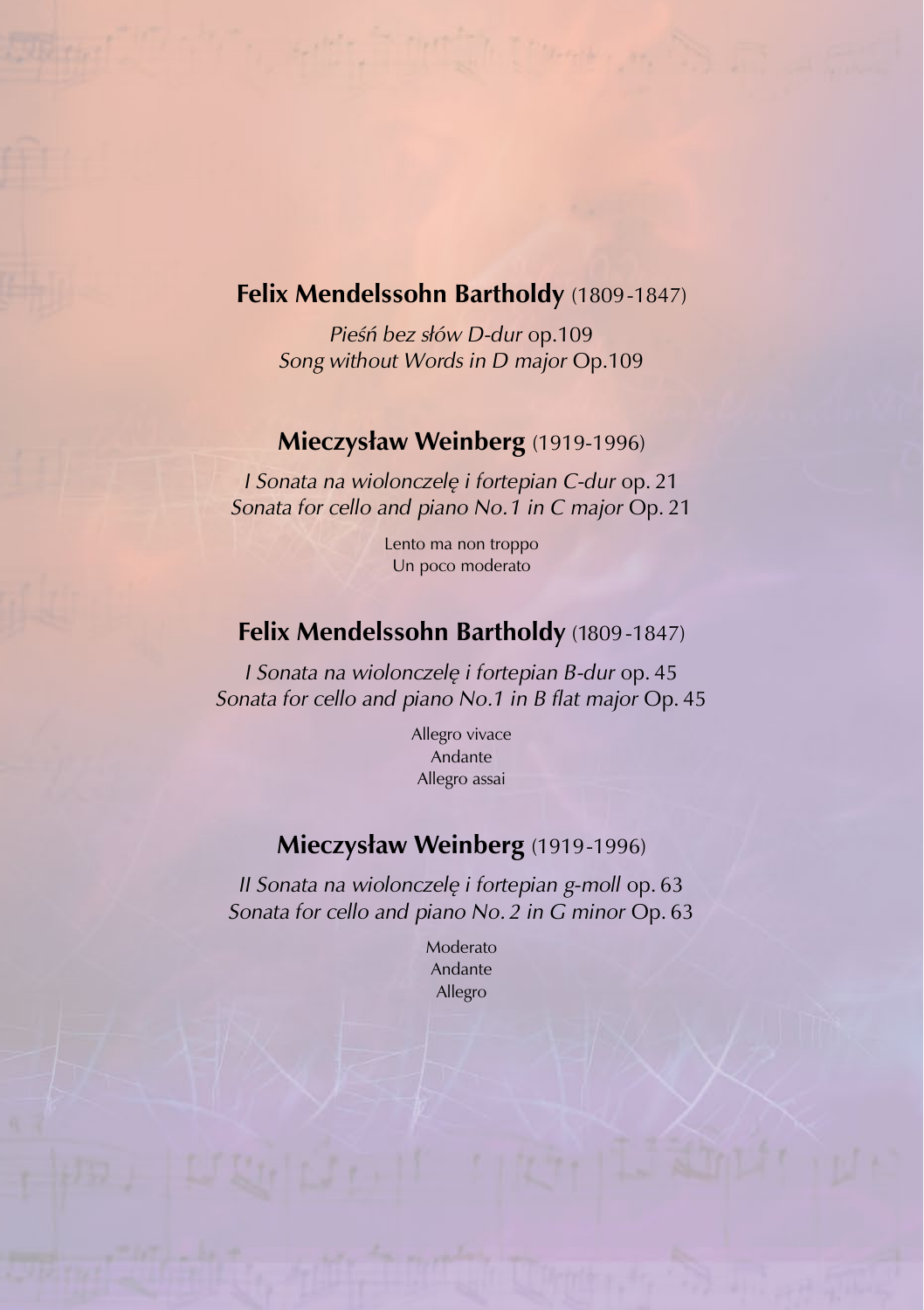# **Sobota, 11 maja 2019, godz. 19.00**

Centrum Kultury Żydowskiej, ul. Meiselsa 17

*Koncert pod patronatem Fundacji Kościuszkowskiej w Nowym Jorku*

*RECITAL FORTEPIANOWY*



z udziałem

# *Krzysztofa Michalskiego*

wiolonczela / cello

#### *PIANO RECITAL*

*Concert under the patronage of the Kosciuszko Foundation in New York*



**Saturday, May 11th, 2019, 7:00 p.m.** Center for Jewish Culture, 17 Meiselsa Street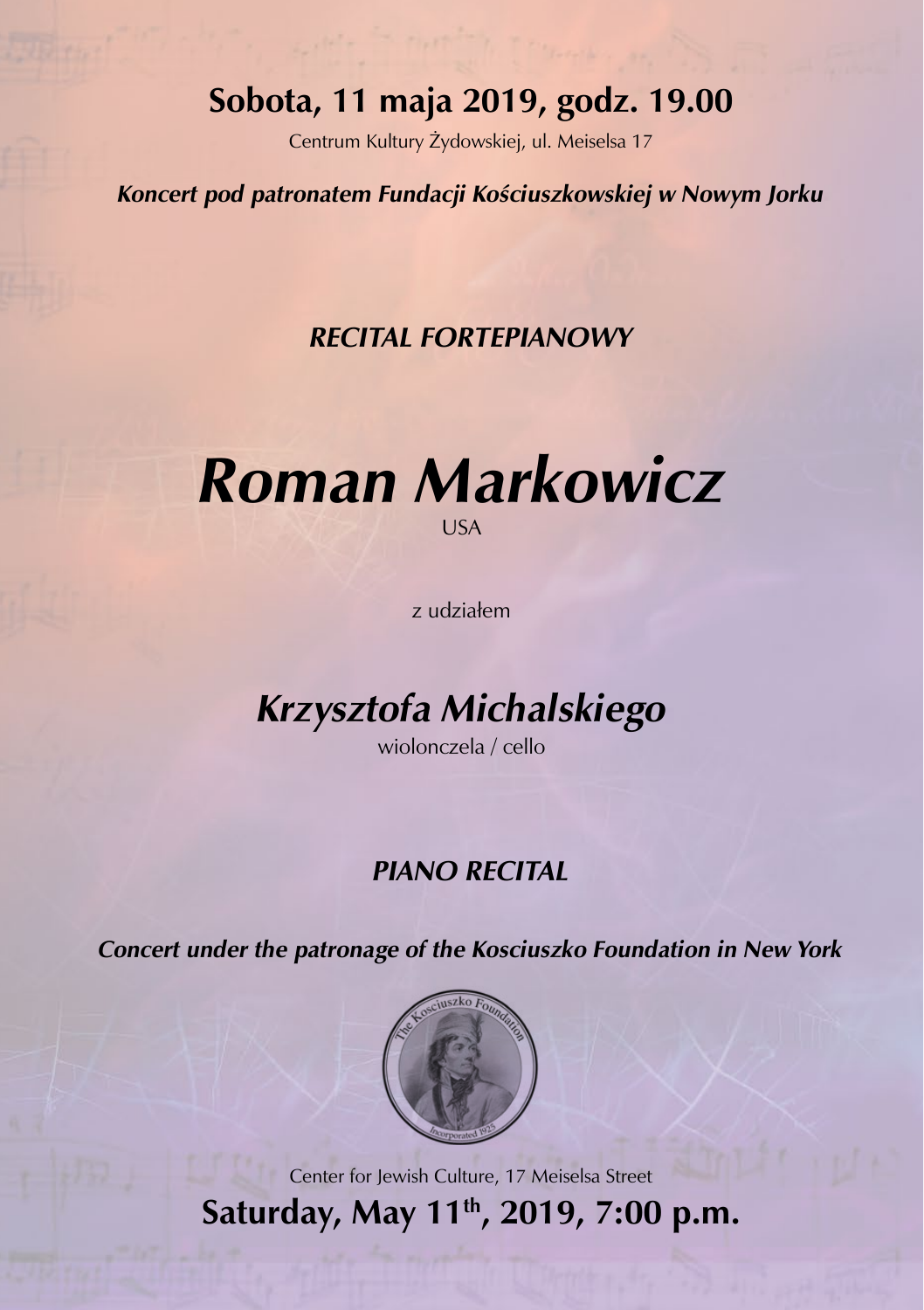#### **Ludwig van Beethoven** (1770-1827)

Sonata D-dur op. 28 "Pastoralna" *Sonata in D-major* Op. 28 "Pastorale"

> Allegro Andante Scherzo Allegro vivace Rondo Allegro ma non troppo

*Sześć wariacji F-dur* op. 34 *Six Variations in F major* Op. 34

*Sonata f-moll* op. 2 nr 1 *Sonata in F minor* Op. 2 No. 1

> Allegro Adagio Menuetto: Allegretto Prestissimo

*Przerwa / Intermission*

*Sonata na wiolonczelę i fortepian A-dur* op. 69 *Sonata for cello and piano in A major* Op. 69

> Allegro ma non tanto Scherzo: Allegro molto Adagio cantabile-Allegro vivace

## **Krzysztof Michalski**

wiolonczela / cello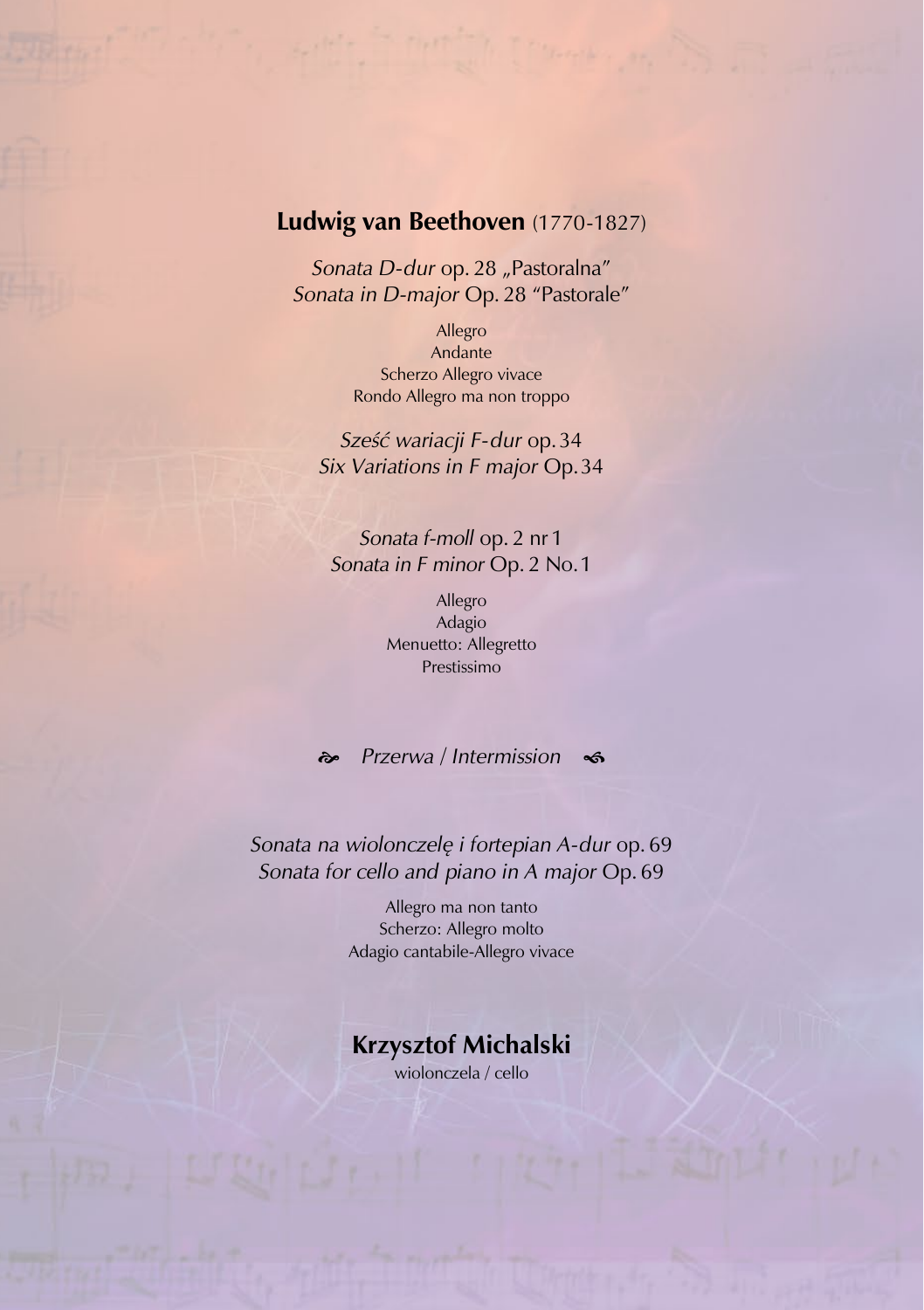# **Niedziela, 12 maja 2019, godz.11.00**

Centrum Kultury Żydowskiej, ul. Meiselsa 17

*Pod patronatem Yehudi Menuhin Forum, Berno*

**Yehudi Menuhin w Bergen-Belsen w 1945 roku**

**Yehudi Menuhin in Bergen-Belsen in 1945**

spotkanie z / meeting with

# *Prof. Werner Schmitt*

Szwajcaria / Switzerland

i prezentacja książki / presentation of the book

# *Zeichen setzen / Taking a Stand / Dać świadectwo*

redakcia / edited by

#### **Werner Schmitt & Hendrik Feindt**

Müller Schade, Musikverlag Bern (ISBN 978-3-905760-19-4) oprawa muzyczna / with musical contribution by

> **Amelia Maszońska,** skrzypce / violin **Mischa Kozłowski,** fortepian / piano

> > wstęp wolny / free admision

*Under the patronage of the Yehudi Menuhin Forum, Bern* 



**Sunday, May 12th, 2019, 11:00 a.m.** Center for Jewish Culture, 17 Meiselsa Street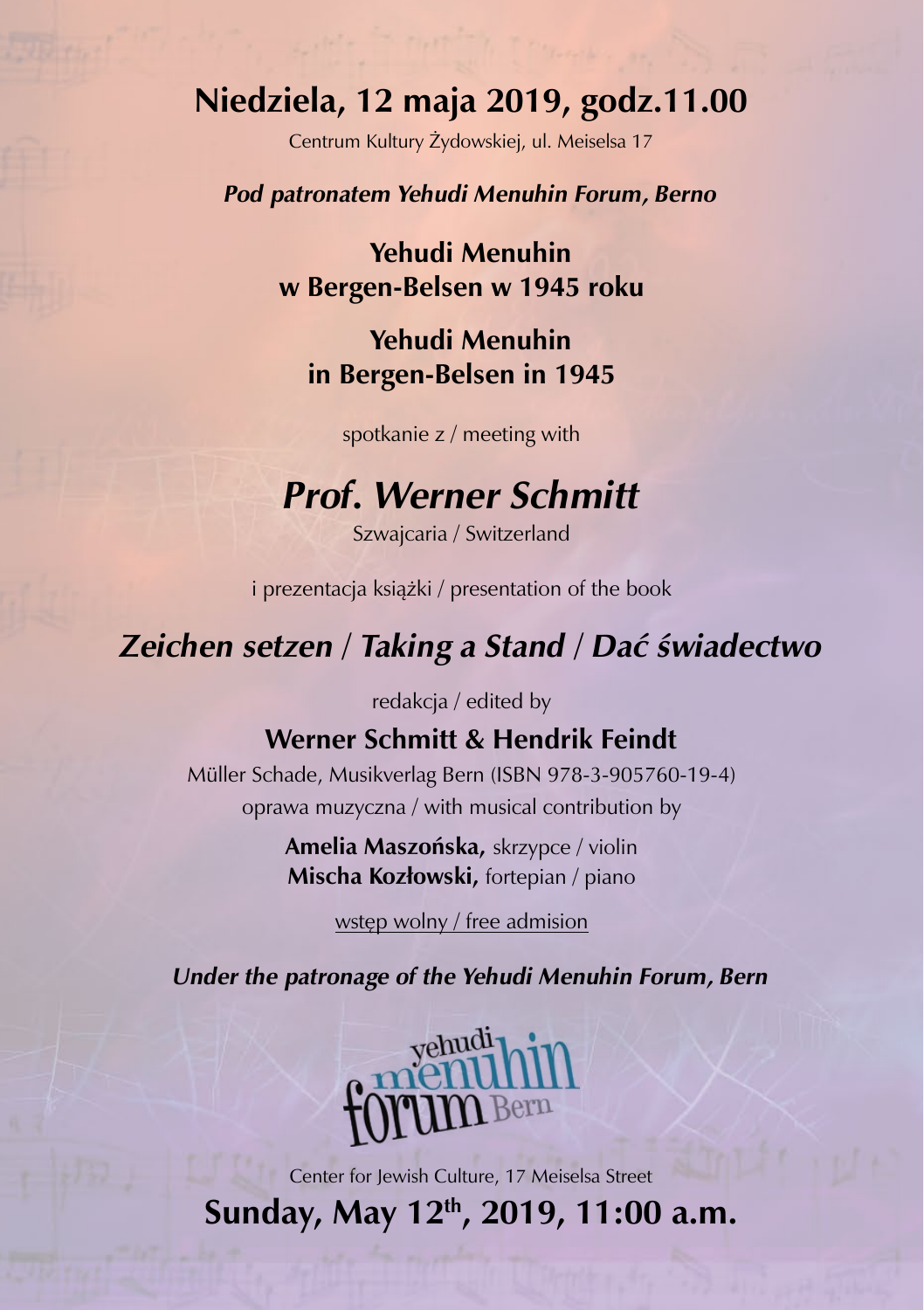#### **Gabriel Fauré** (1845-1924)

*"Aprés un reve"* op. 7

#### **Claude Debussy** (1862-1918)

*"La Fille aux Cheveux de Lin" opr. na skrzypce i fortepian przez Arthura Hartmanna. "La Fille aux Cheveux de Lin" arr. for violin and piano by Arthur Hartmann*

*"La plus que lente" Walc opr. na skrzypce i fortepian przez Léona Roques "La plus que lente" Walz arr. for violin and piano by Léon Roques*

#### **Prezentacja książki / Presentation of the book**

#### **Ludwig van Beethoven** (1770-1827)

*Sonata na skrzypce i fortepian A-dur* op. 47 Kreutzerowska *Sonata for violin and piano A major* Op. 47 Kreutzer

1. Adagio sostenuto - Presto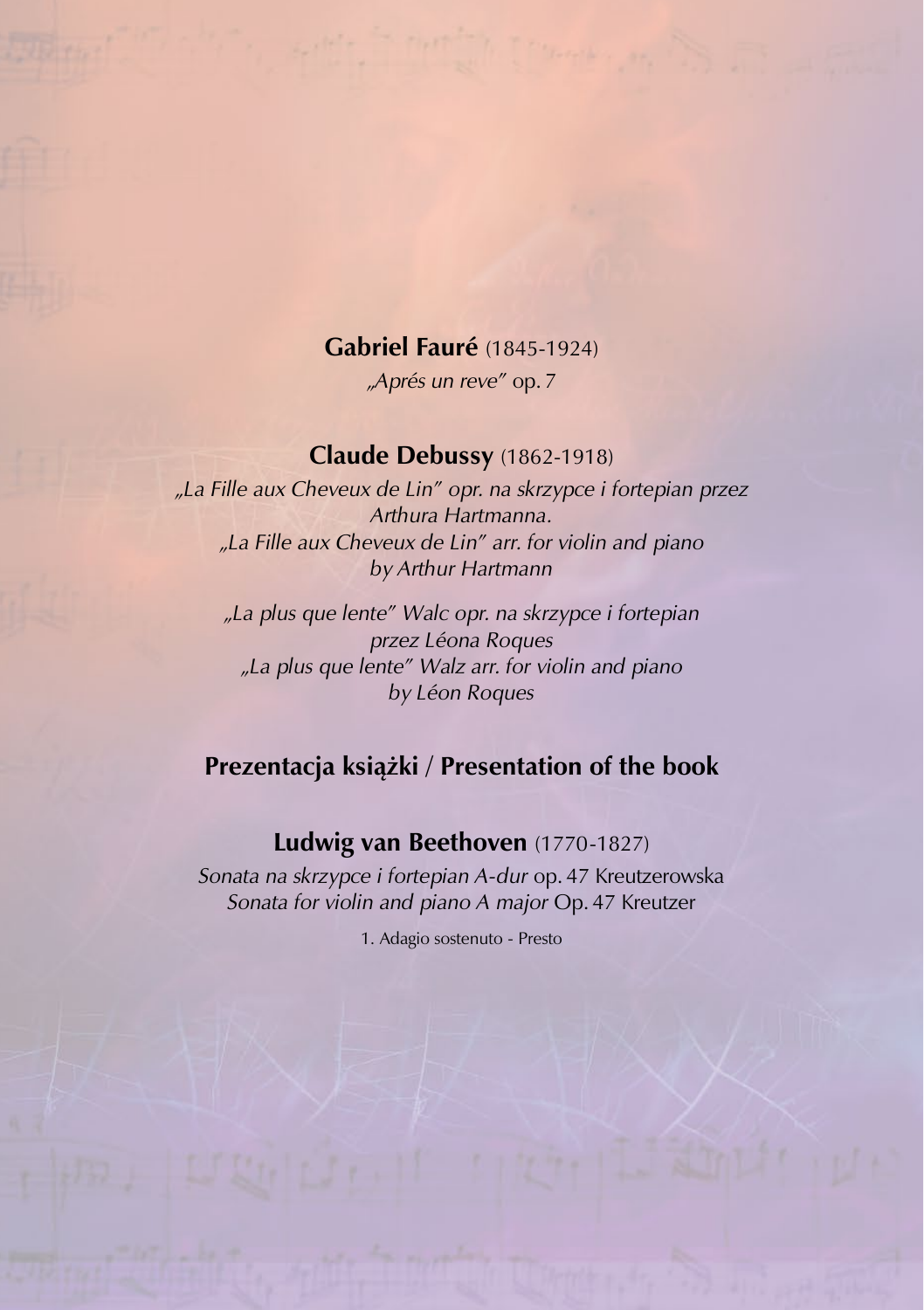**Niedziela, 12 maja 2019, godz.19.00**

Centrum Kultury Żydowskiej, ul. Meiselsa 17

*Koncert pod patronatem Fundacji Współpracy Polsko-Niemieckiej*

*KONCERT KAMERALNY*

## *BERLIN PIANO TRIO*

Niemcy / Germany



fortepian / piano

# *Krzysztof Polonek*

skrzypce / violin

# *Katarzyna Polonek*

wiolonczela / cello

#### *CHAMBER MUSIC CONCERT*

*Concert under the patronage of the Foundation for Polish-German Cooperation*



**FUNDACJA WSPÓŁPRACY** POLSKO-NIEMIECKIEJ **EUTSCH-POLNISCHE** AMMENARBEIT

**Sunday, May 12th, 2019, 7:00 p.m.** Center for Jewish Culture, 17 Meiselsa Street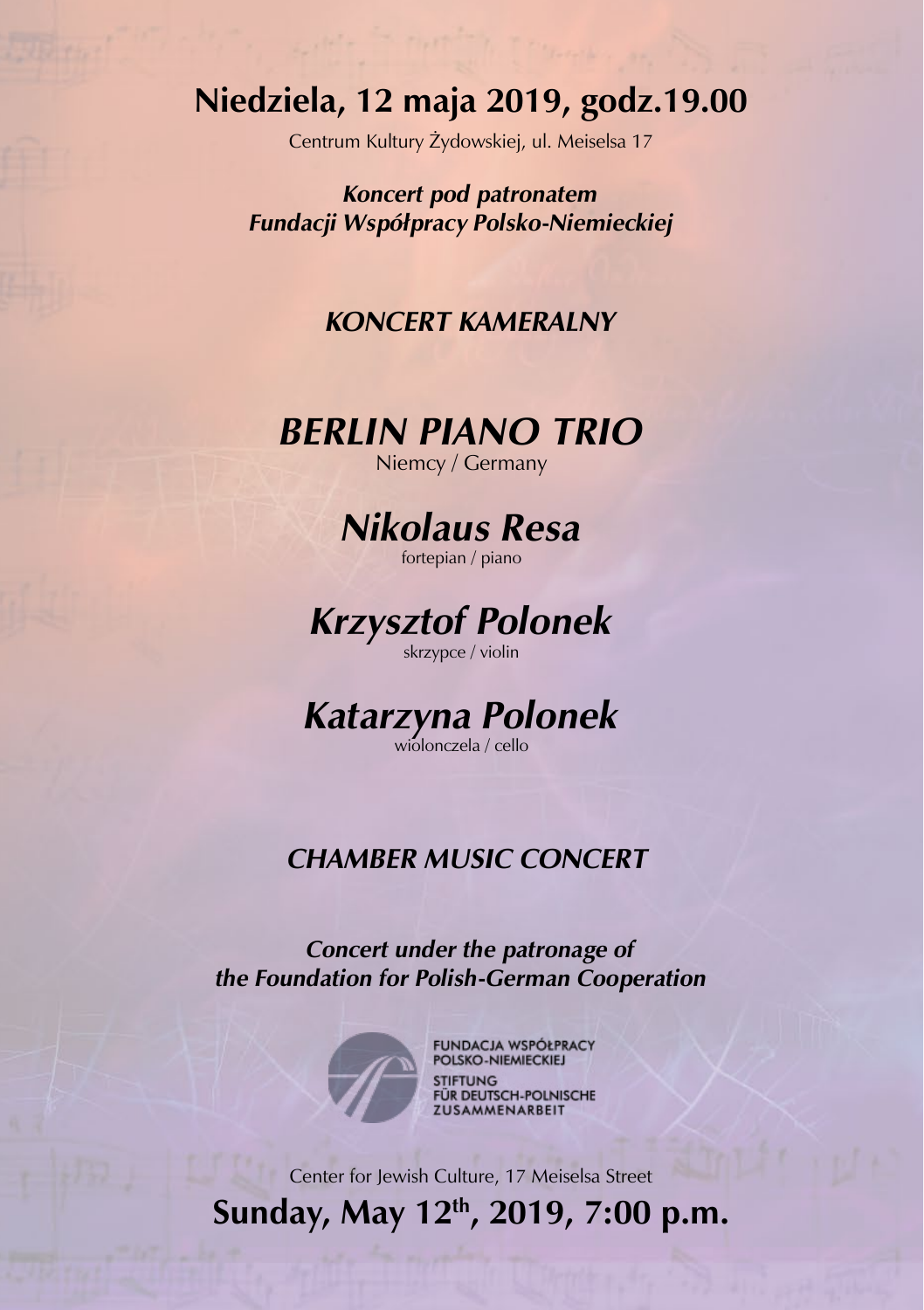#### **Wolfgang Amadeus Mozart** (1756-1791)

*Trio fortepianowe E-dur* KV 542 *Piano Trio in E major* KV 542

> Allegro Andante grazioso Finale. Allegro

#### **Felix Mendelssohn Bartholdy** (1809-1847)

*II Trio fortepianowe c-moll* op. 66 *Piano Trio No. 2 in C minor* Op. 66

Allegro energico e con fuoco Andante espressivo Scherzo: Molto allegro quasi presto Finale: Allegro appassionato

#### **Mieczysław Weinberg** (1919-1996)

*Trio fortepianowe a-moll* op. 24 *Piano Trio in A minor* Op. 24

> Prelude and Aria: Larghetto Toccata: Allegro marcato Poem: Moderato - Adagio Finale: Allegro moderato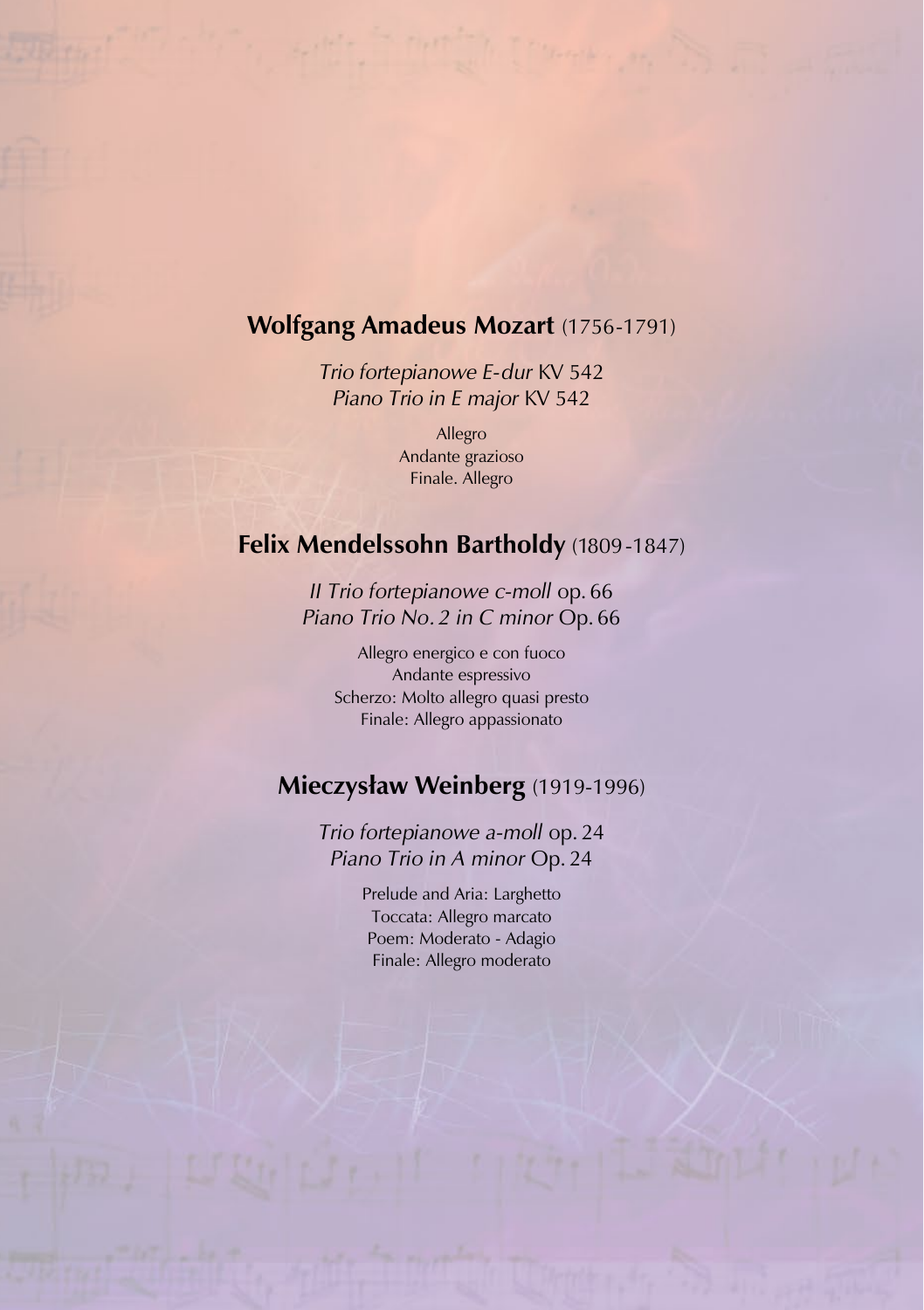# **Poniedziałek, 13 maja 2019, godz.19.00**

Centrum Kultury Żydowskiej, ul. Meiselsa 17

#### *KONCERT KAMERALNY*

# *AFFETTO PIANO TRIO*

Szwajcaria / Switzerland

# *Mischa Kozłowski*

fortepian / piano

# *Amelia Maszońska*

skrzypce / violin

# *Marianna Sikorska*

wiolonczela / cello

#### *CHAMBER MUSIC CONCERT*

**Monday, May 13th, 2019, 7:00 p.m.** Center for Jewish Culture, 17 Meiselsa Street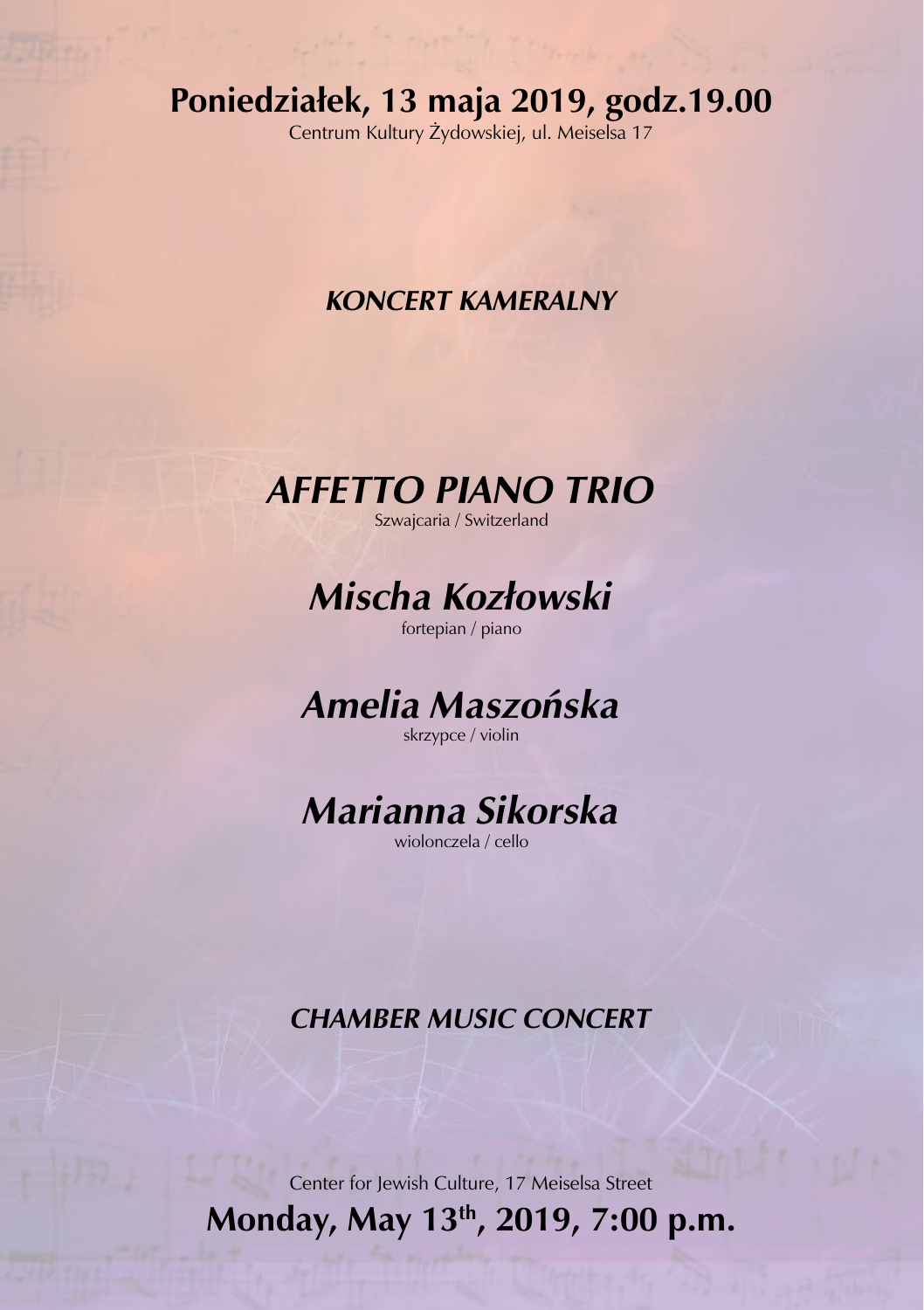#### **Joseph Haydn** (1792-1809)

*Trio fortepianowe E- dur* Hob. XV 28 *Piano Trio in E major* Hob. XV 28

> Allegro moderato Allegretto Finale. Allegro

#### **Felix Mendelssohn Bartholdy** (1809-1847)

*I Trio fortepianowe d-moll* op. 49 *Piano Trio No.1 in D minor* Op. 49

> Molto allegro ed agitato Andante con moto tranquillo Scherzo: Leggiero e vivace Finale: Allegro assai appassionato

#### **Johannes Brahms** (1833-1897)

*III Trio fortepianowe c-moll* op. 101 *Piano Trio No. 3 in C minor* Op.101

> Allegro energico Presto non assai Andante grazioso Allegro molto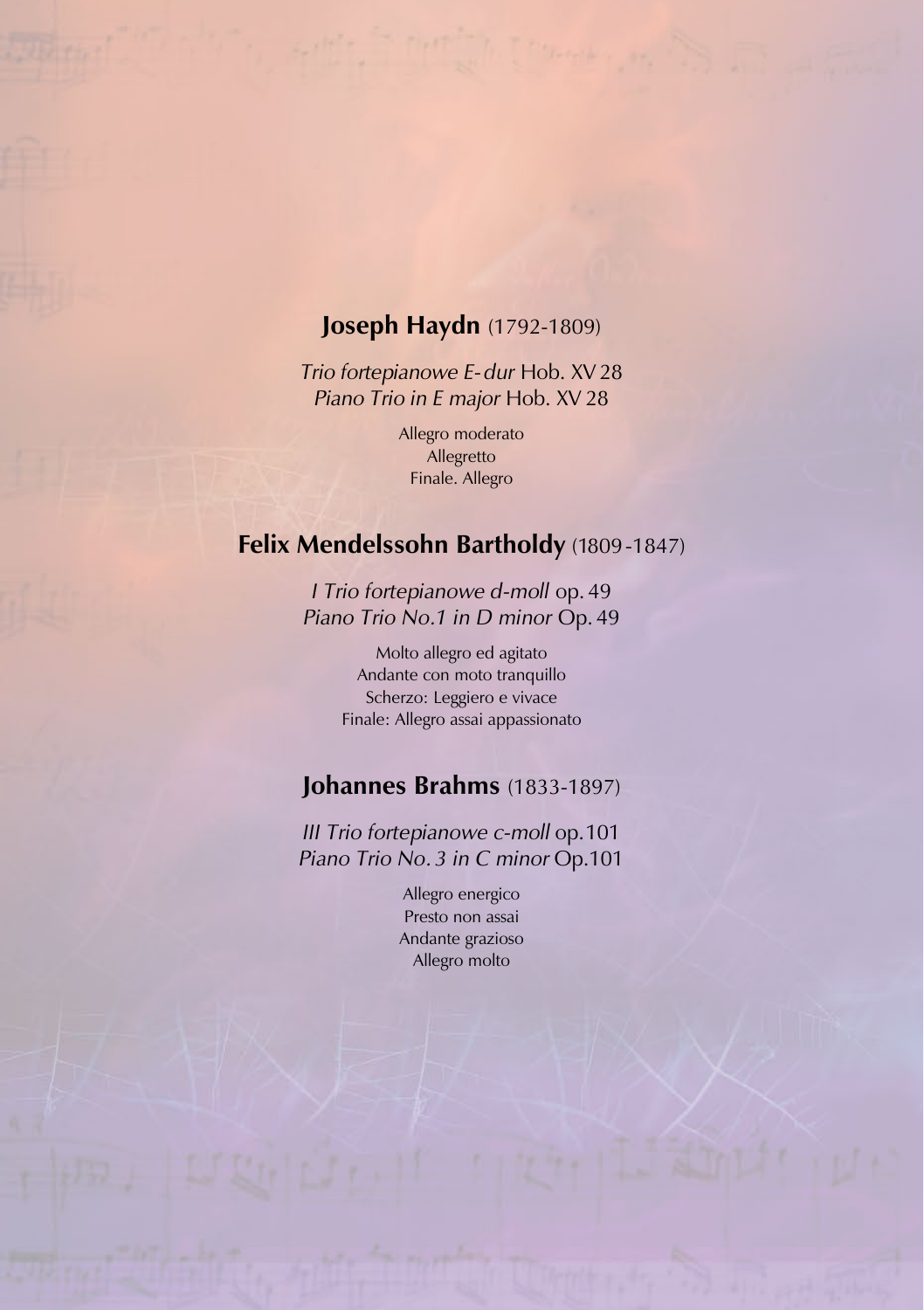# **Wtorek, 14 maja 2019, godz. 19.00**

Centrum Kultury Żydowskiej, ul. Meiselsa 17

#### *KONCERT KAMERALNY*

*Michał Balas*

wiolonczela / cello

# *Monika Wilińska-Tarcholik*

fortepian / piano

#### *CHAMBER MUSIC CONCERT*

**Tuesday, May 14th, 2019, 7:00 p.m.** Center for Jewish Culture, 17 Meiselsa Street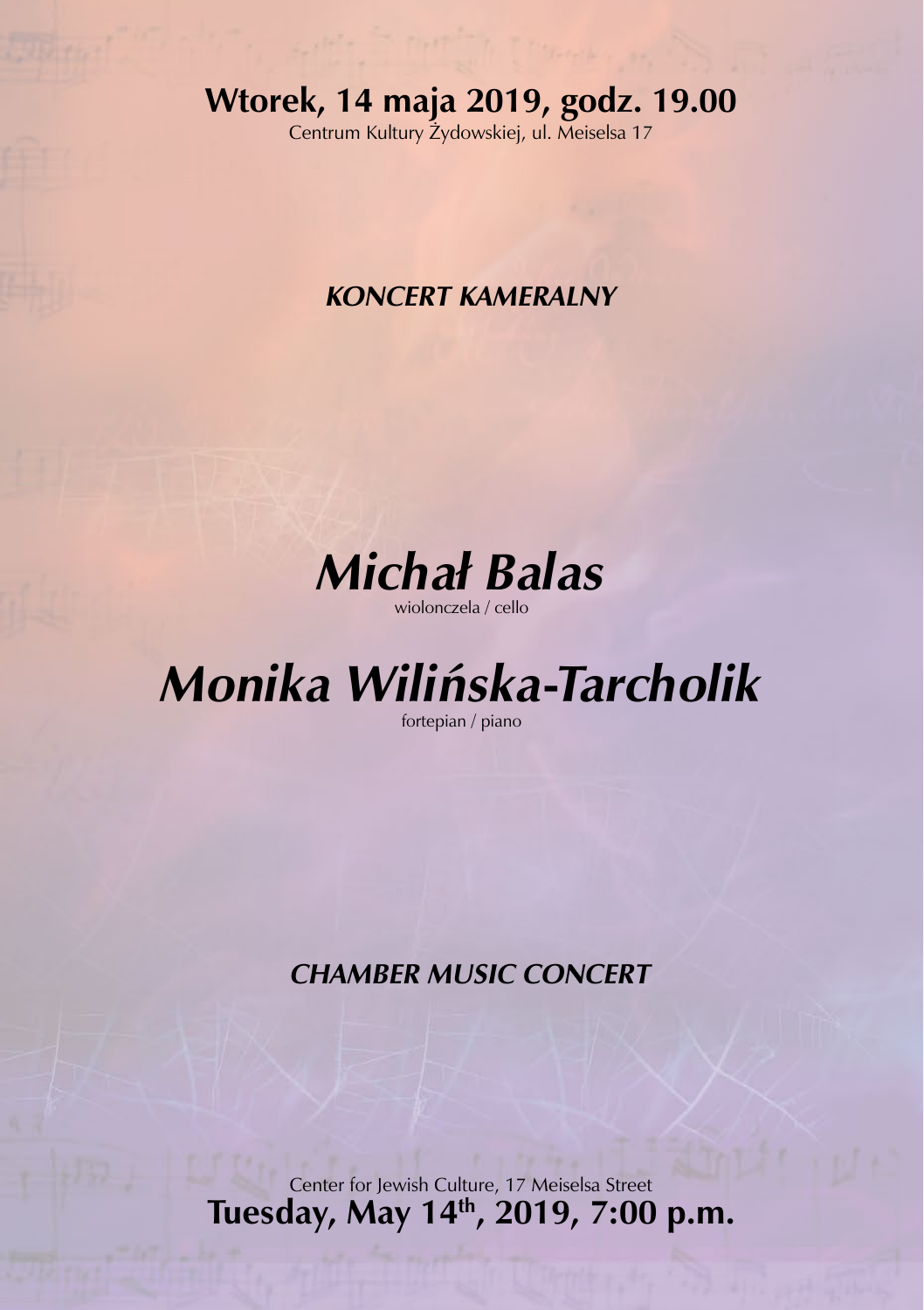#### **Johannes Brahms** (1833-1897)

*I Sonata na wiolonczelę i fortepian e-moll* op. 38 *Sonata for cello and piano No.1 E minor* Op. 38

> Allegro molto Allegro non troppo Allegretto quasi Menuetto & Trio Allegro

#### **Robert Schumann** (1810-1856)

*Adagio i Allegro na wiolonczelę i fortepian* op. 70 *Adagio and Allegro for cello and piano* Op. 70

#### **Joel Phillip Friedman** (\*1960)

*Johansen na wiolonczelę solo Johansen for cello solo*

#### **Grażyna Bacewicz** (1909-1969)

*Kaprys polski na wiolonczelę solo Polish Caprice for cello solo*

#### **Camille Saint-Saens** (1835-1921)

*Łabędź z Karnawału zwierząt The Swan - Carnival of the Animals*

#### Piotr Czajkowski (1840-1893)

*Pezzo Capriccioso* op. 62 *Pezzo Capriccioso* Op. 62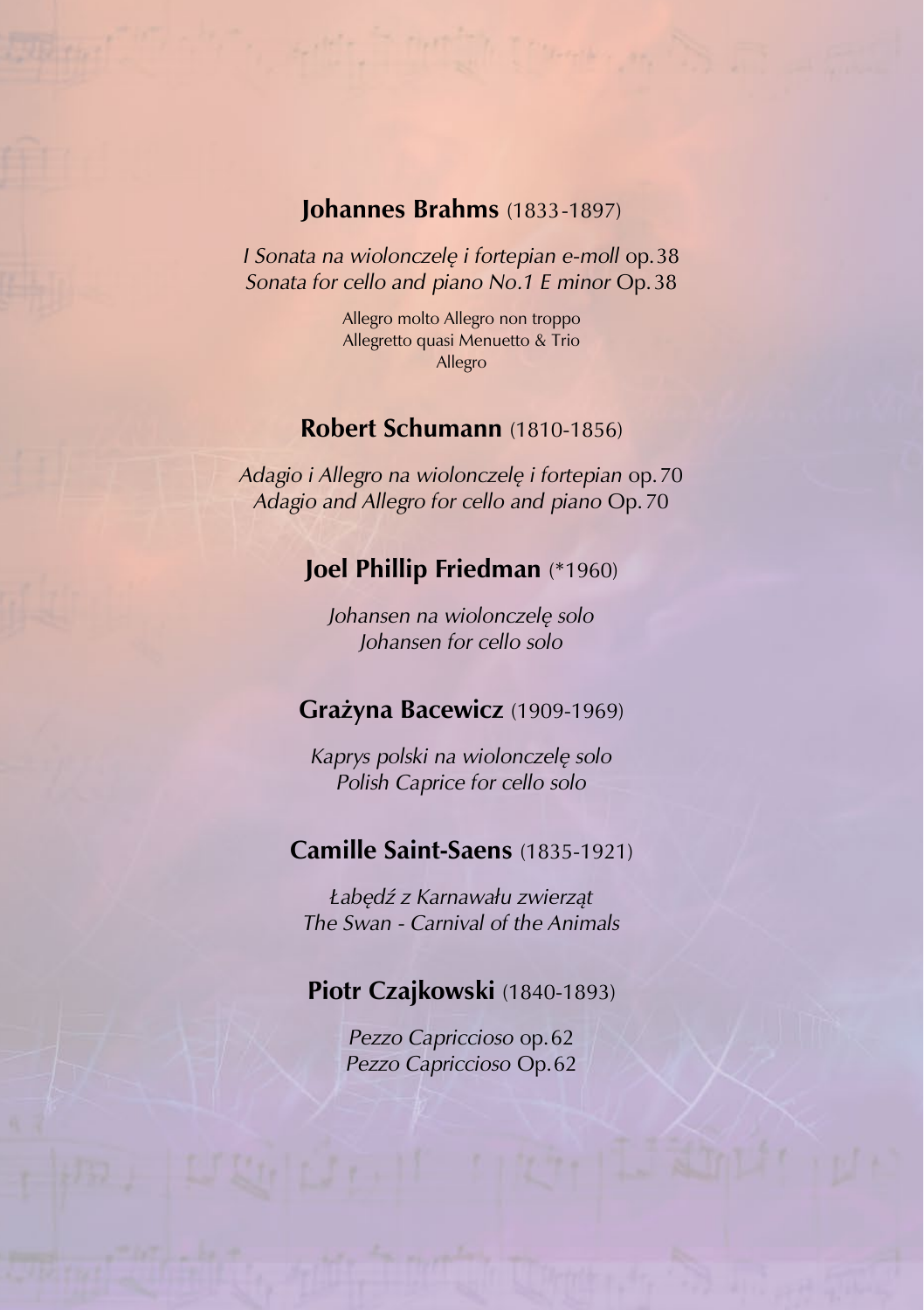# **Środa, 15 maja 2019, godz. 19.00**

Centrum Kultury Żydowskiej, ul. Meiselsa 17

#### *RECITAL FORTEPIANOWY*

Agnieszka Zahaczewska-Książek



#### *PIANO RECITAL*

**Wednesday, May 15th, 2019, 7:00 p.m.** Center for Jewish Culture, 17 Meiselsa Street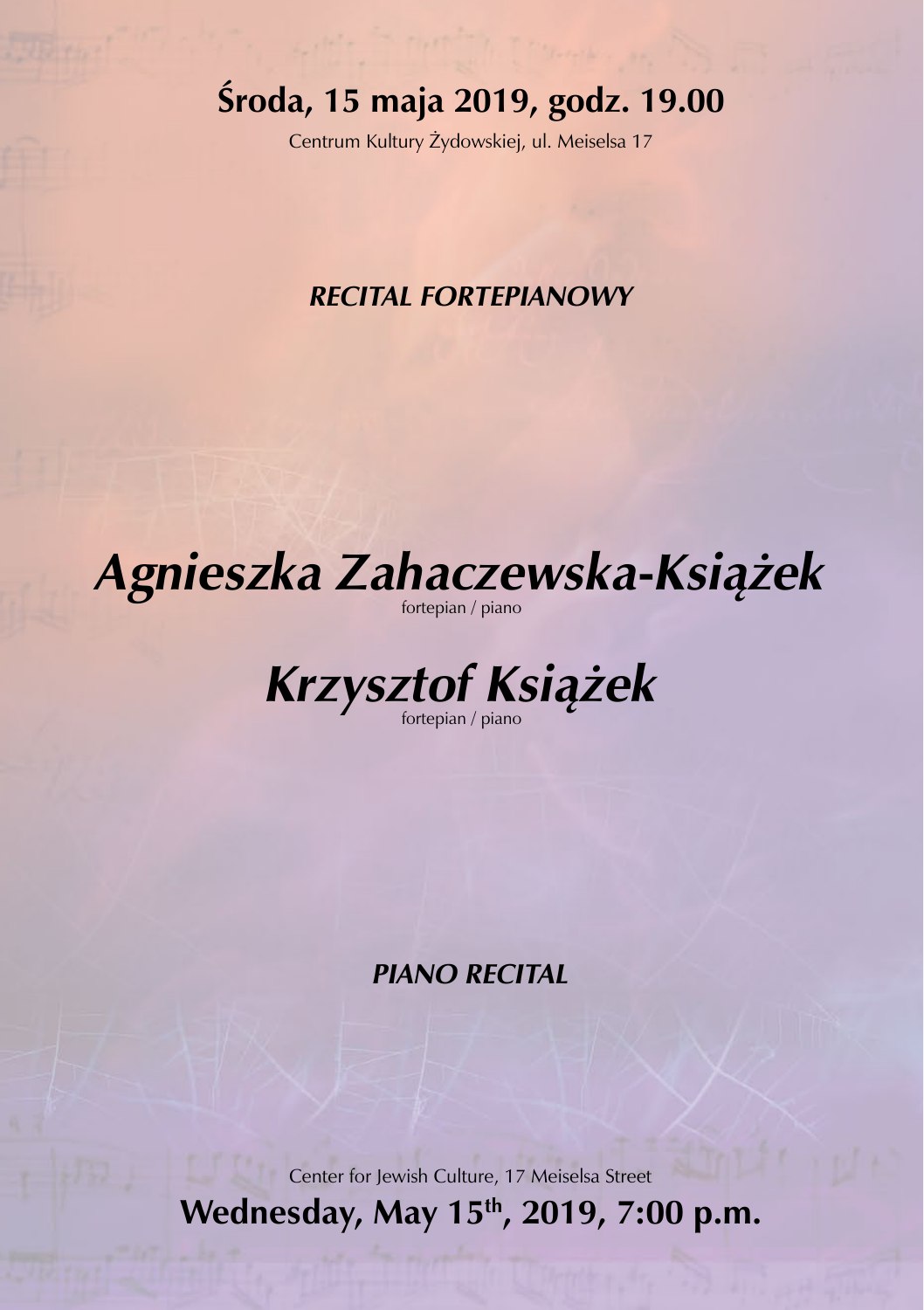#### **Claude Debussy** (1862-1918)

*Preludia* tom II *Preludes* Book II

La terrasse des audiences du clair de lune Général Lavine – eccentric Ondine Feux d'artifice

#### **Fryderyk Chopin** (1810-1849)

*Mazurki / Mazurkas* op. 24

g-moll, C-dur, As-dur, b-moll G minor, C major, A flat major, B flat minor

#### **Robert Schumann** (1810-1856) **/ Franz Liszt** (1811-1886)

#### *Liebeslied – Widmung*

#### **Ludwig van Beethoven** (1770-1827)

*Wariacje na temat hrabiego Waldsteina C-dur* WoO 67 *Variations on a theme by Count Waldstein in C major* WoO 67

#### **Franz Schubert** (1791-1828)

*Andantino varié h-moll* op. 84 D 823 *Andantino varié in B minor* Op. 84 D 823

*Allegro a-moll op.* 144 D 947 *Allegro in A minor* Op. 144 D 947

#### **Maurice Ravel** (1875-1937)

#### *Ma mère l'Oye*

Pavane de la Belle au bois dormant Petit Poucet Laideronnette, impératrice des pagodes Les entretiens de la belle et de la bête Le jardin féerique

#### **Claude Debussy** (1862-1918)

#### *Petite suite*

En bateau (Sailing): Andantino Cortège (Retinue): Moderato Menuet: Moderato Ballet: Allegro giusto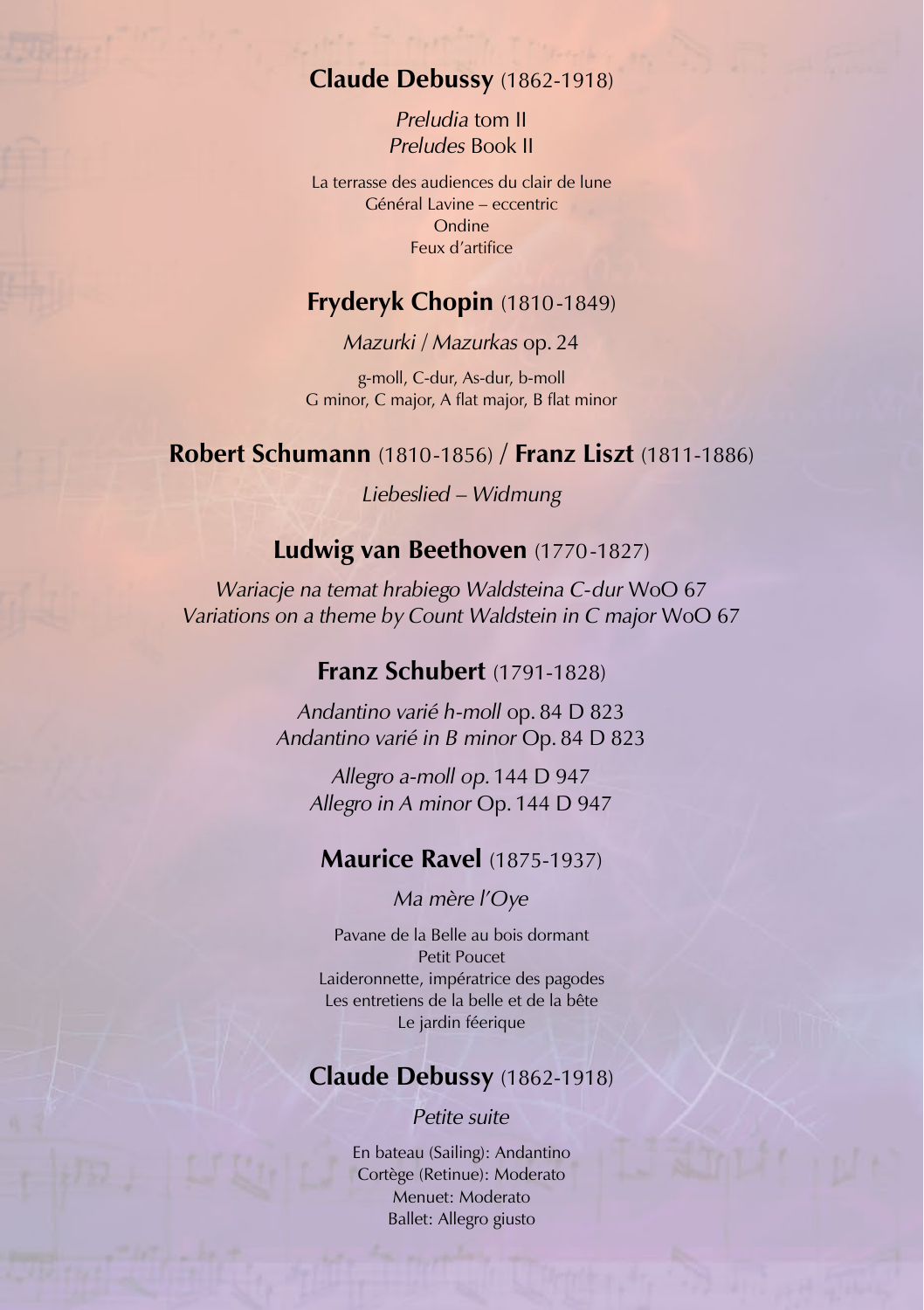# **Czwartek, 16 maja 2019, godz. 19.00**

Kościół Ewangelicko-Augsburski, ul. Grodzka 58, 31-044 Kraków

*Koncert pod patronatem Parafii Ewangelicko-Augsburskiej w Krakowie*

#### *KONCERT ORGANOWY*



Polska / Poland

#### *ORGAN CONCERT*

*Concert under the patronage of The Evangelical-Lutheran Parish in Krakow*



**Thursday, May 16th, 2019, 7:00 p.m.** St. Martin Lutheran Church, 58 Grodzka Street, 31-044 Krakow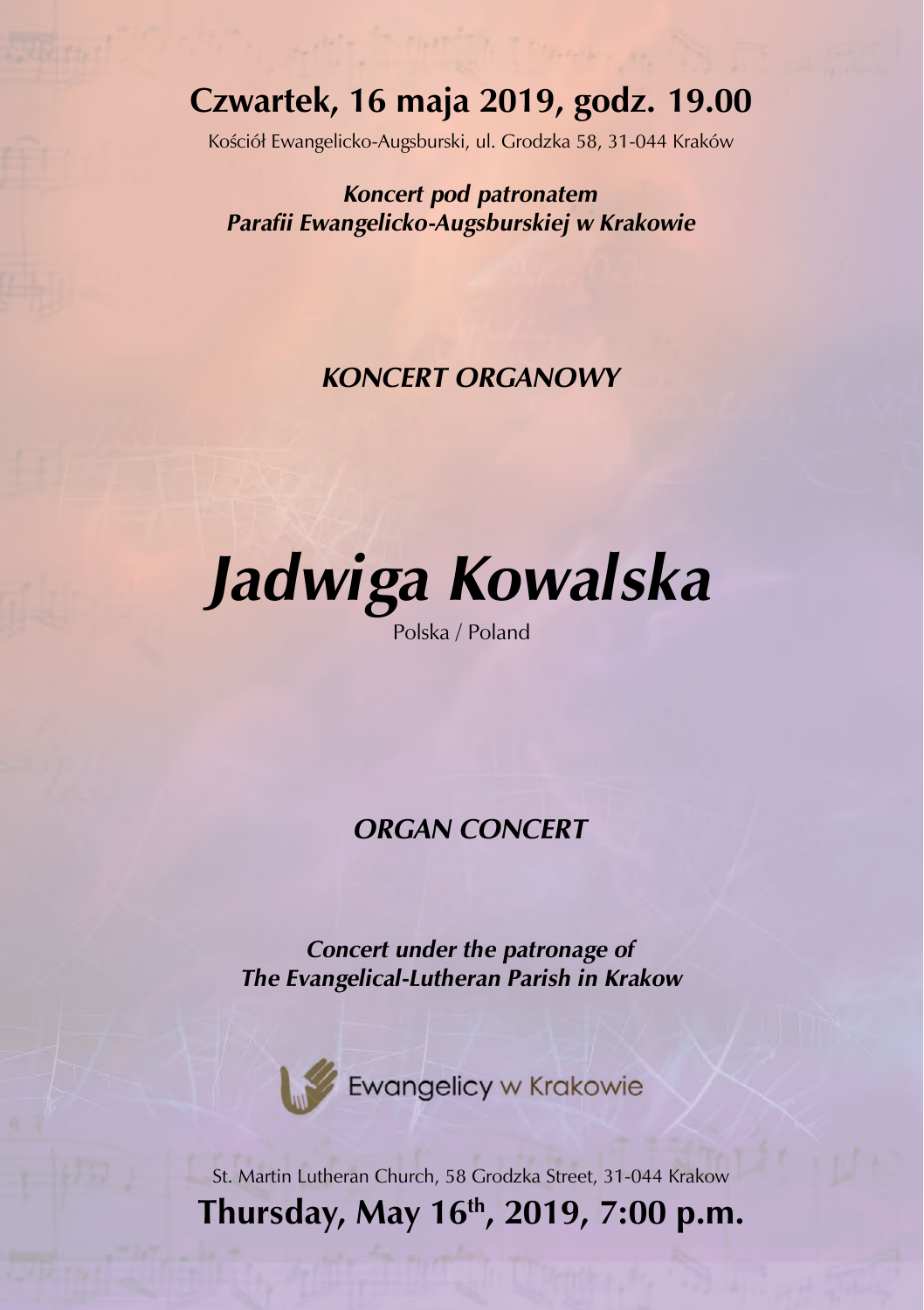#### **Johann Sebastian Bach** (1685-1750)

*Toccata i fuga d-moll* BWV 538 *Toccata & Fugue in D minor* BWV 538

#### **Felix Mendelssohn Bartholdy** (1809-1847**)**

*Nachspiel pro organo pleno D-dur* MWV W 12 *Nachspiel pro organo pleno in D major* MWV W 12

#### **Johann Sebastian Bach** (1685-1750)

*Fantazja i fuga g-moll* BWV 542 *Fantasia & Fugue in G minor* BWV 542

#### **Felix Mendelssohn Bartholdy** (1809-1847)

*Sonata B-dur* op. 65 nr 4 MWV W 59 *Sonata in B flat major* Op. 65 No. 4 MWV W 59

> Allegro con brio Andante religioso Allegretto Allegro maestoso e vivace

#### **Johann Sebastian Bach** (1685-1750)

*Preludium i fuga f-moll* BWV 534 *Prelude & Fugue in F minor* BWV 534

#### **Max Reger** (1873-1916)

*Introdukcja i passacaglia f-moll* op. 63 nr 5-6 *Introduction & Passacaglia in F minor* Op. 63 No. 5-6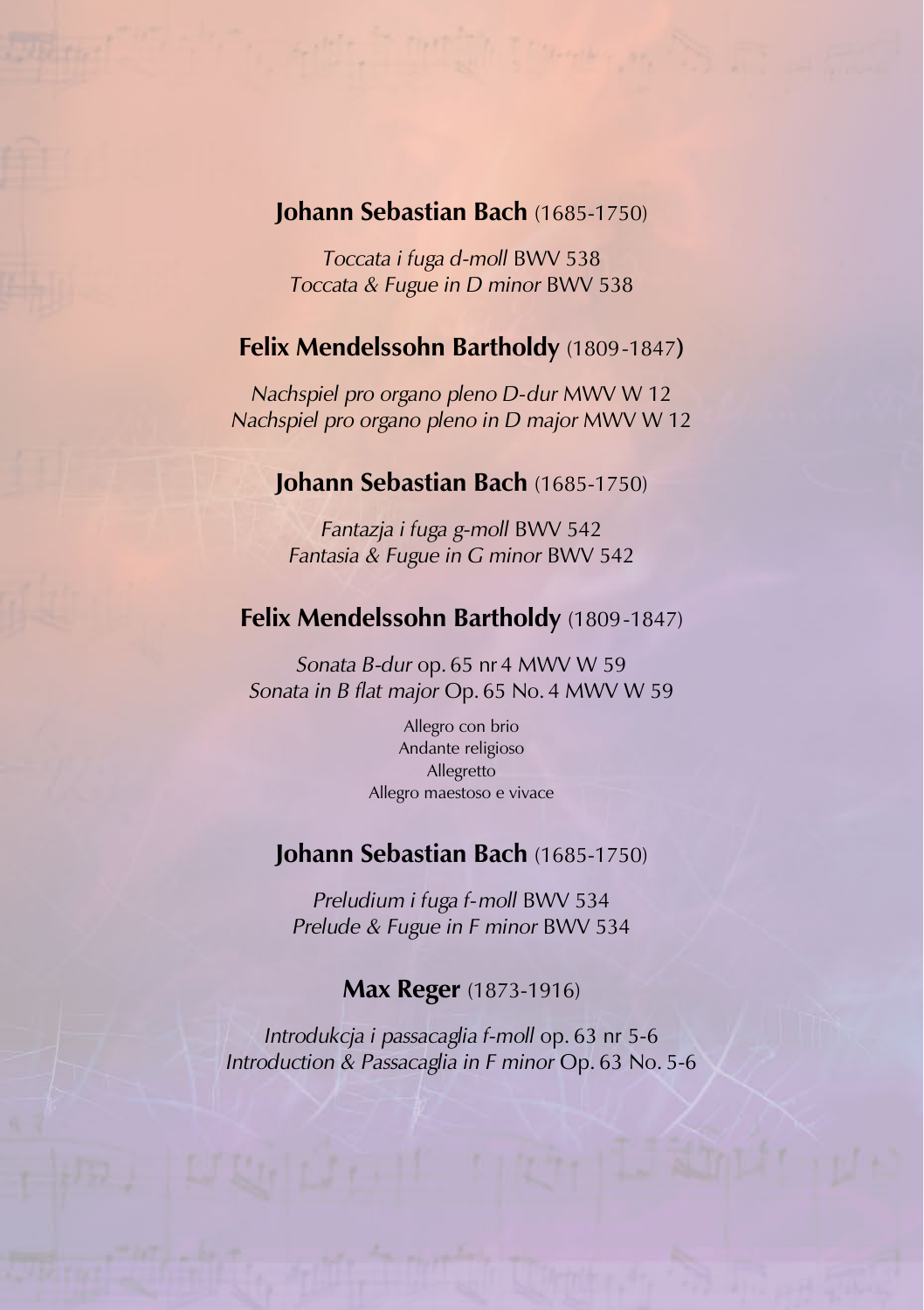# **Piątek, 17 maja 2019, godz.19.00**

Centrum Kultury Żydowskiej, ul. Meiselsa 17

*Koncert pod patronatem Fundacji Pro Musica Bona w Krakowie* 

#### *KONCERT W WYKONANIU STYPENDYSTÓW FUNDACJI PRO MUSICA BONA W KRAKOWIE*

## *CONCERT BY THE STUDENTS OF THE PRO MUSICA BONA FOUNDATION IN KRAKOW*

#### **PROGRAM W PRZYGOTOWANIU**

#### **PROGRAM UNDER ARRANGEMENT**

*Concert under the patronage of the Pro Musica Bona Foundation in Krakow*



**Friday, May 17th, 2019, 7:00 p.m.** Center for Jewish Culture, 17 Meiselsa Street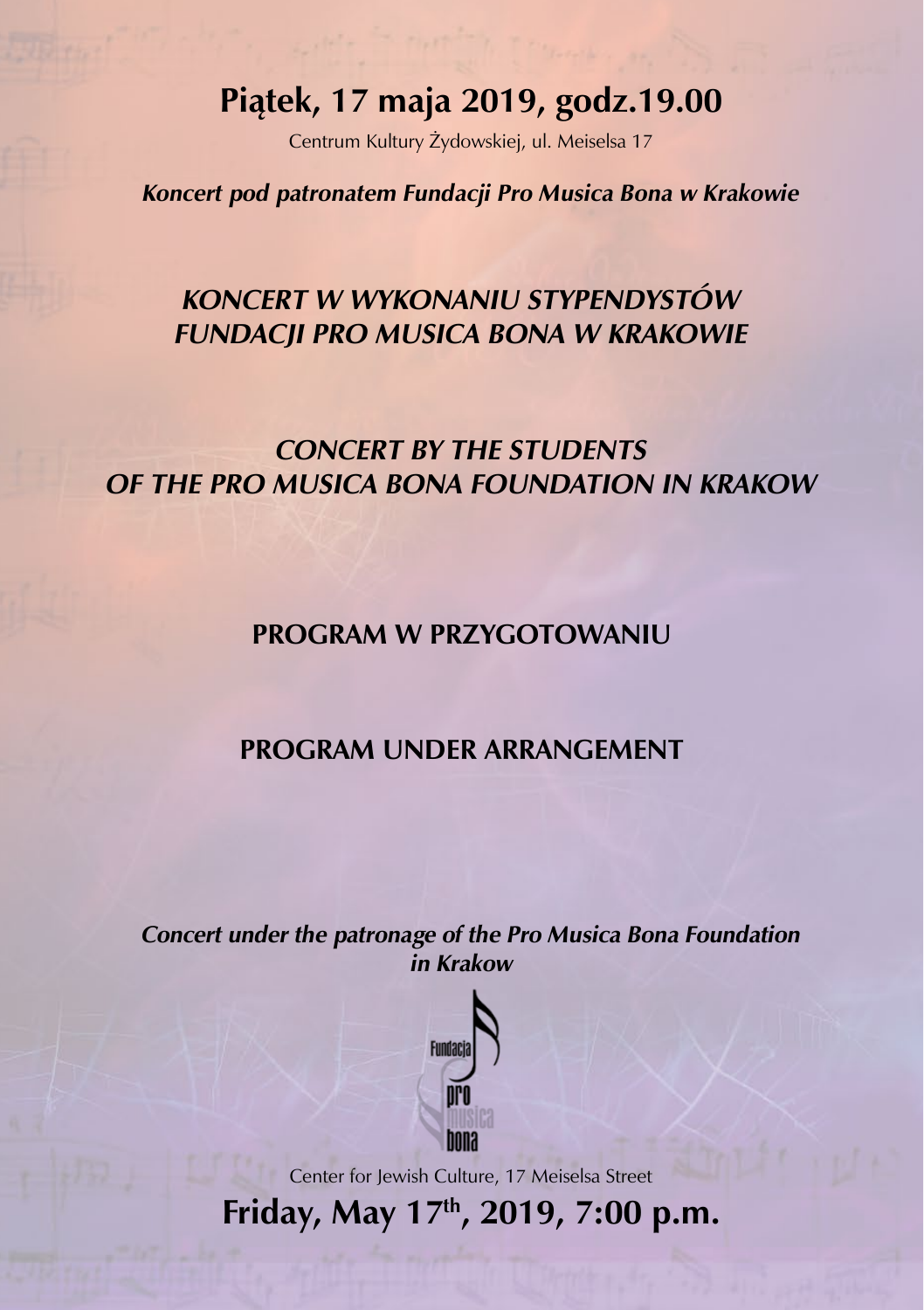# Sobota, 18 maja 2019, godz.19.00

Centrum Kultury Żydowskiej, ul. Meiselsa 17

Koncert pod patronatem Instytutu Cervantesa w Krakowie

# **KONCERT KAMERALNY**

# **KWARTET SMYCZKOWY CUARTETO GRANADOS STRING QUARTET CUARTETO GRANADOS**

Hiszpania / Spain

# **David Mata**

skrzypce / violin

# **Marc Oliu**

skrzypce / violin

# **Andoni Mercero**

altówka / viola

# **Aldo Mata** wiolonczela / cello

# **CHAMBER MUSIC CONCERT**

Concert under the patronage of the Cervantes Institute in Krakow



Center for Jewish Culture, 17 Meiselsa Street Saturday, May 18<sup>th</sup>, 2019, 7:00 p.m.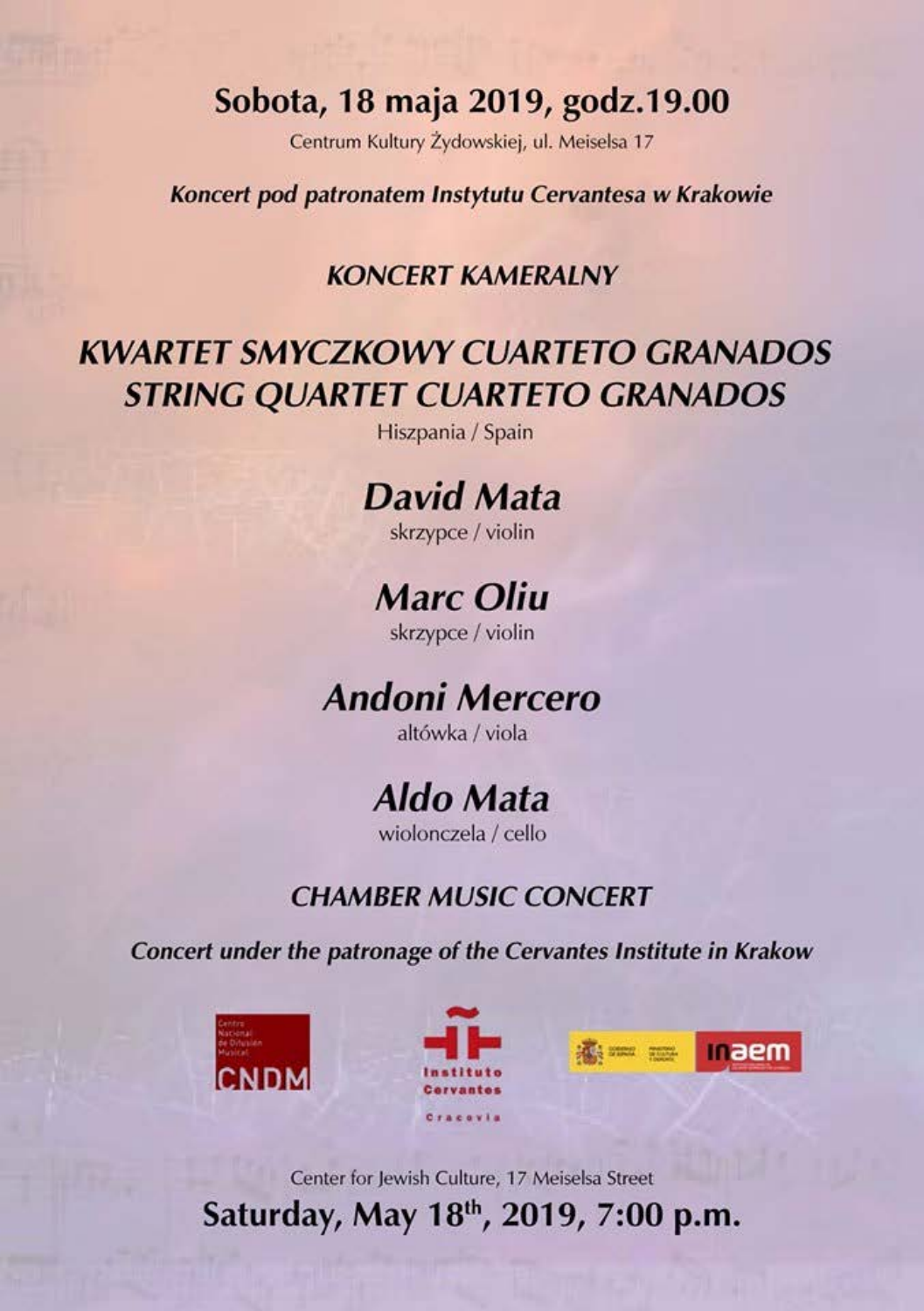#### **Juan Crisóstomo Arriaga** (1806-1826)

*I Kwartet smyczkowy d-moll String Quartet No. 1 in D minor*

> Allegro Adagio con espressione Menuett Adagio-Allegretto

#### **Gabriel Erkoreka** (\*1969)

*II Kwartet smyczkowy* "Quadrupole" *String Quartet No. 2* "Quadrupole"

#### **Jose Maria Usandizaga** (1887-1915)

*Kwartet smyczkowy G-dur* na motywach z Kraju Basków *String Quartet in G major* based on the themes from the Basque Country

> Muy lento. Vivo. Muy lento Muy vivo (Scherzo) Moderato Introducción, zortziko, final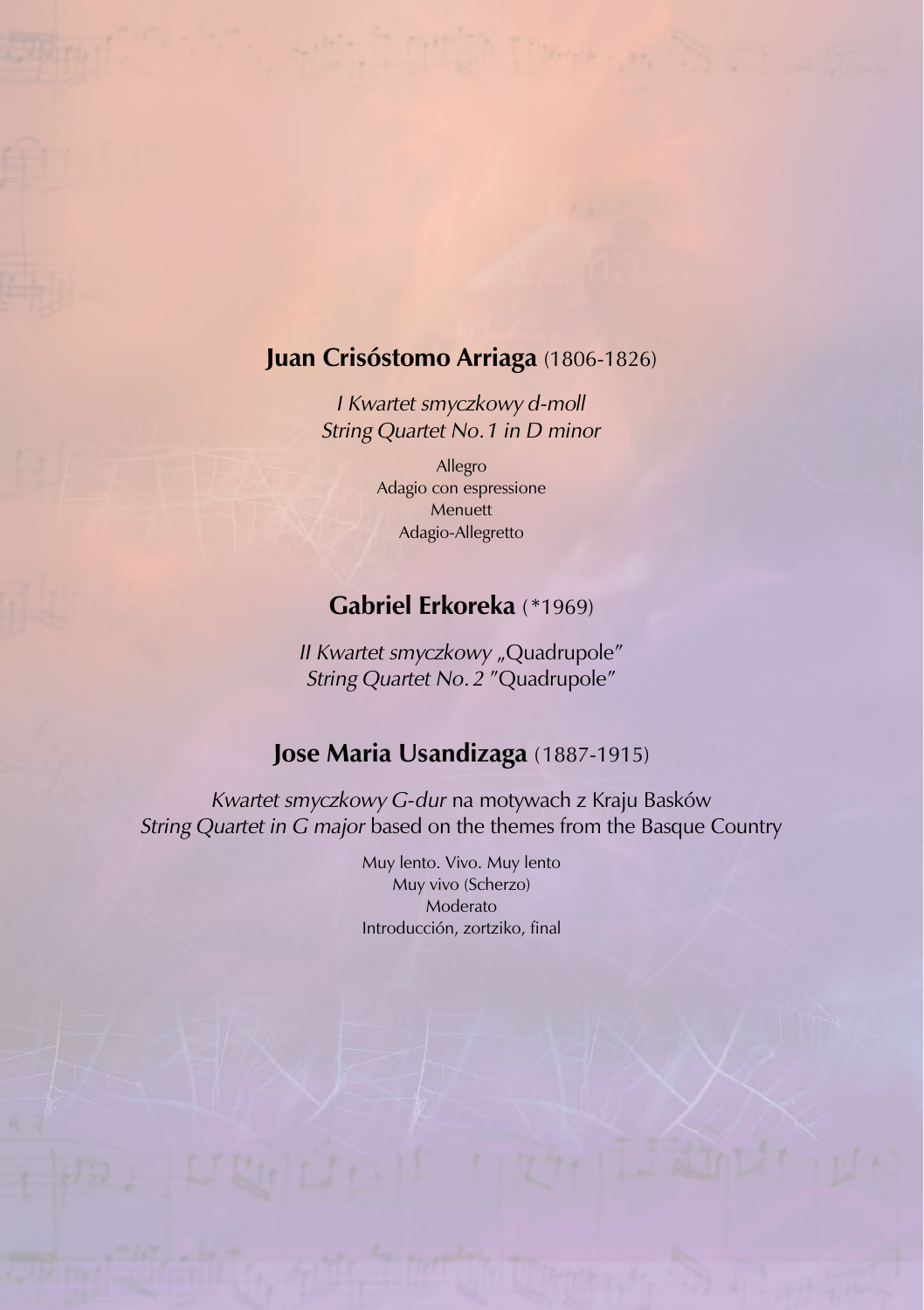## **Niedziela, 19 maja 2019, godz.16.00**

Centrum Kultury Żydowskiej, ul. Meiselsa 17

**100. ROCZNICA URODZIN MIECZYSŁAWA WEINBERGA 100TH ANNIVERSARY OF BIRTH OF MIECZYSŁAW WEINBERG (1919-2019)**

# *Lecą żurawie The Cranes are Flying*

Film fabularny, dramat wojenny Feature film, war drama

Reżyseria / directed by

*Michaił Kałatozow*

Muzyka / Music by

# *Mieczysław Weinberg*

# ZSRR, USSR, 1957

## **Złota Palma w Cannes, 1958r PALME D'OR in Cannes, 1958**

Wstęp wolny / Free admission

Center for Jewish Culture, 17 Meiselsa Street **Sunday, May 19th, 2019, 4:00 p.m.**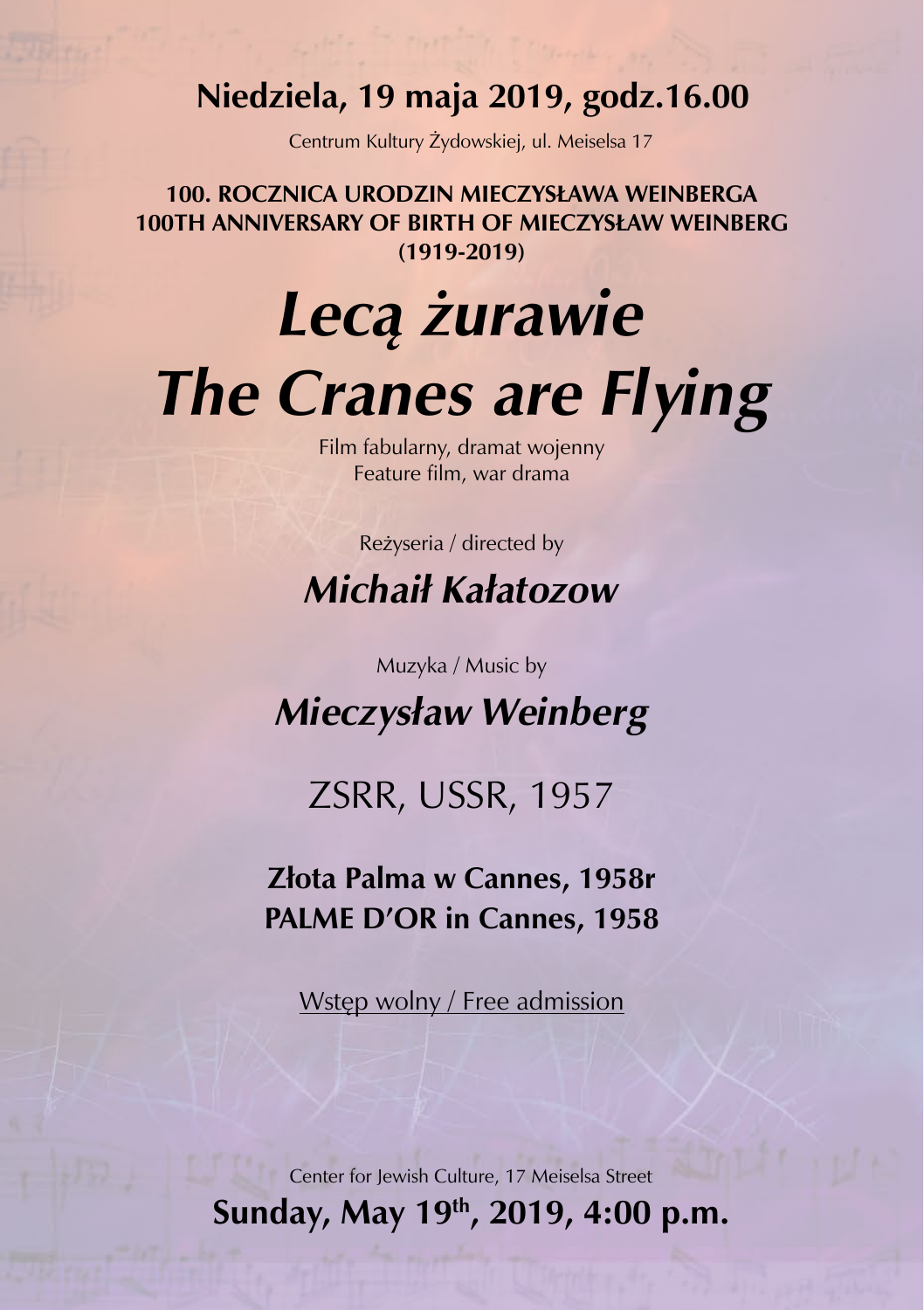# **Poniedziałek, 20 maja 2019, godz.19.00**

Collegium Nowodworskiego, ul. Św. Anny 12, 31-008 Kraków

# *KONCERT SINFONIETTY CRACOVIA*

kierownictwo artystyczne / artistic direction

*Maciej Lulek* Koncertmistrz / (Concertmaster)

# *Łukasz Mazanek*

kontrabas / double-bass

# *CONCERT OF THE SINFONIETTA CRACOVIA*





Nowodworski Collegium, 12 Sw. Anny Street, 31-008 Krakow **Monday, May 20th, 2019, 7:00 p.m.**